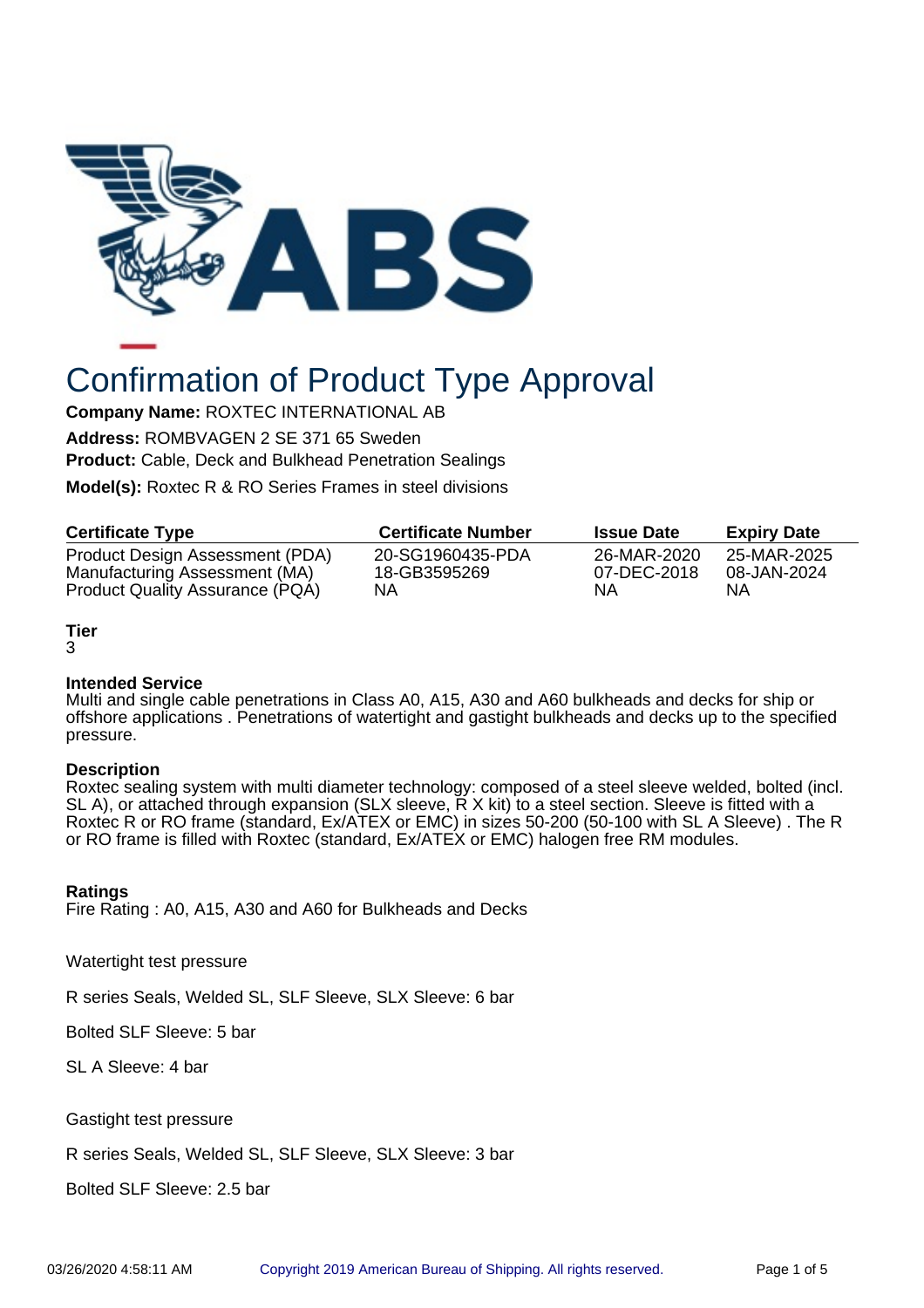## SL A Sleeve: 1.5 bar

#### **Service Restrictions**

a) Unit Certification is not required for this product. If the manufacturer or purchaser request an ABS Certificate for compliance with a specification or standard, the specification or standard, including inspection standards and tolerances, must be clearly defined.

b) Maximum cable diameter: 60 mm ( with out SL A Sleeve) and 50 mm ( with SL A Sleeve)

c) Maximum frame size tested : Size 200 ( Size 100 for SL A Sleeve)

d) Minimum frame size tested: Size 50

e) SL A sleeve is fitted unsymmetrically into the bulkhead (Unexposed side) and deck (exposed or unexposed side).

f) Not to be used in tank boundaries.

g) Insulation material is to be A-60 approved type and installed in accordance with the manufacturer's ABS approved installation drawings to the satisfaction of the Surveyor.

h) For fire class A-15 and A-30, sleeves are to be insulated as for class A-60 and in addition the division is to be insulated at least 200 mm around the penetration.

#### **Comments**

a) The Manufacturer has provided a declaration about the control of, or the lack of Asbestos in this product.

b) All seal type should be installed in accordance with the manufacturers instructions in accordance with ABS approved installation drawings.

c) Watertight or fire rated bulkheads or decks for cable penetrations are to be examined and tested as per ABS Marine Vessel Rules 3-7-1/Table1 and 4-8-4/29.15.

d) When requested to be used in watertight bulkheads on passenger ships or special purpose ships, the penetration system has to comply with the requirements given in SOLAS Ch. II -1 Reg. 13.2.3 (Consolidated Edition 2014). This approval of penetrations passing through watertight bulkhead is not to be construed as a substitute for flag Administration's approval for the purpose of SOLAS.

e) The product or packing is to be marked with name of manufacturer, type designation and fire rating.

## **Notes, Drawings and Documentation**

Report No. DNV40007647-1-2020-03-13, DNV Third Party Inspection Report, Dated 13 December 2011 Revision: -, Pages: 1

Report No. MLM010238-2020-03-13, DNV Third Party Inspection Report, Dated 30 August 2001, Revision: -, Pages: 1

Report No. MLM020401 -2020-03-13, DNV Third Party Inspection Report, Dated 25 March 2002, Revision: -, Pages: 1

Report No. MLM030473-1-2020-03-13, DNV Third Party Inspection Report, Dated 27 January 2003, Revision: , Pages: 1Report No. N141EX8Z-A0420629-revision2 -2020-03-13, DNV Third Party Inspection Report, Dated 10 August 2017, Revision: -, Pages: 1

Report No. 6P02249, IMO test of pipe penetration seals in A60 steel deck, SP Technical Research Institute of Sweden, Dated 17 August 2016 Revision: 0, Pages: 151

Report No. P600993, Fire test of cable transits in a steel bulkhead, SP Technical Research Institute of Sweden, Dated 12 April 2006, Revision: -, Pages: 57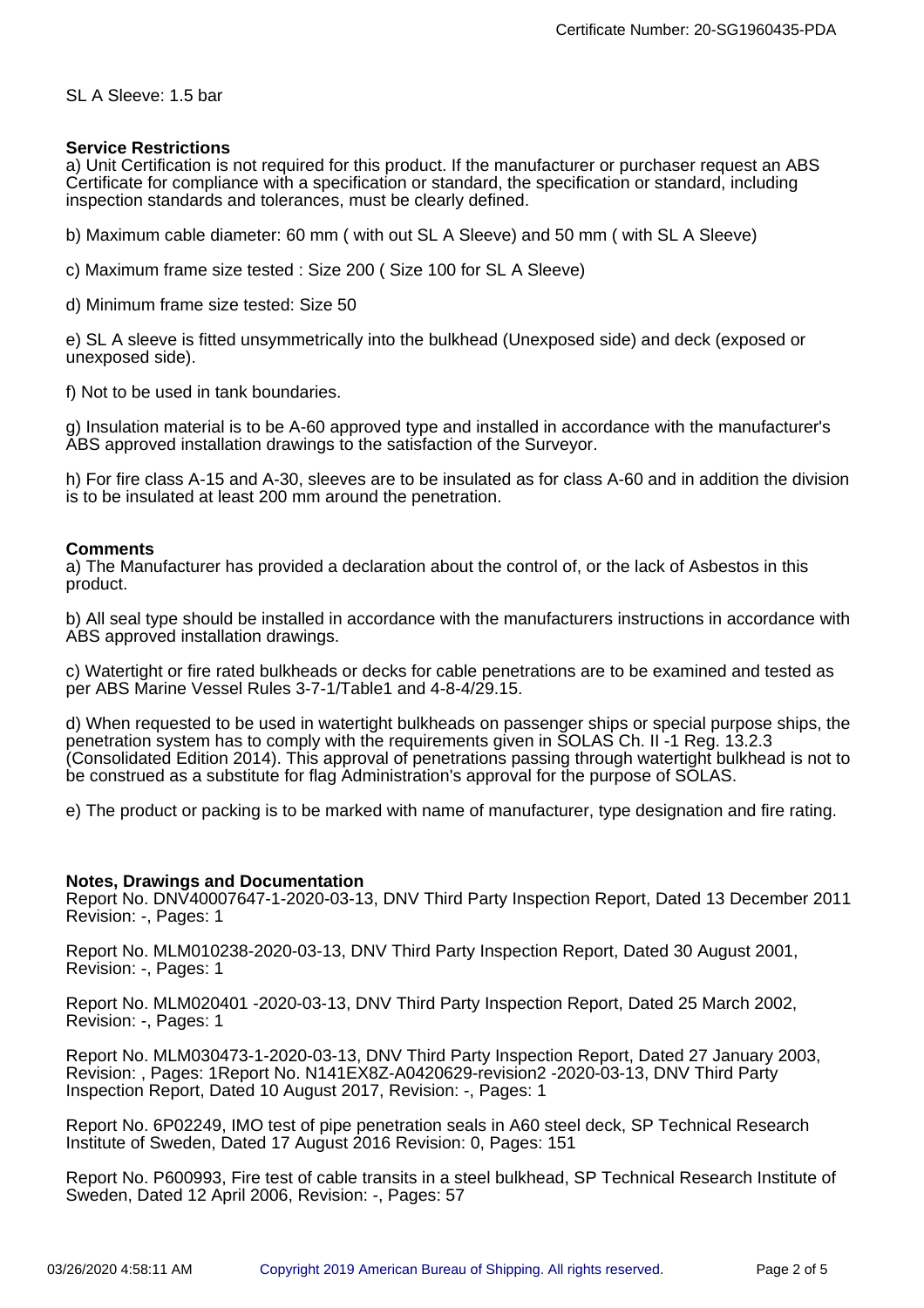Report No. 4P06068, IMO test of penetration seals in A60 Steel Bulkhead, SP Technical Research Institute of Sweden, Dated 17 January 2015, Revision: -, Pages: 96

Report No. PGA10800A, Examination of the fire resistance performance of cable transits and pipe penetrations mounted in a class A60 steel deck, Danish Institute of Fire and Security Technology, dated 26 May 2016, Revision: -, Pages: 132

Report No. P701755, Fire test of pipe penetrations and cable transits in a steel deck, SP Technical Research Institute of Sweden, Dated 12 June 2007, Revision: -, Pages: 132

Report No. 7P02167, IMO test of pipe penetration seals in A60 steel deck, RISE Research Institutes of Sweden AB, Dated 07 August 2017, Revision: -, Pages: 73

Report No. PX05454 rev1, Fire test of cable transits and pipe penetrations, SP Technical Research Institute of Sweden, Dated 08 September 2011, Revision: 1, Pages: 76

Report No. 8P07094 (rev 1), IMO test of pipe penetration seals in A60 steel bulkhead, RISE Research Institutes of Sweden AB, Dated 16 January 2020, Revision: 1, Pages: 1

Report No. PGA10025, Examination of the fire-resistance of a steel deck containing pipe penetrations and cable transits, Danish Institute of Fire and Security Technology, Dated 22 December 2011, Revision: -, Pages: 126

Report No. PGA10724A, Examination of the fire resistance performance of cable transits and pipe penetrations mounted in a class A0 steel bulkhead, Danish Institute of Fire and Security Technology, Dated 15 December 2015, Revision: -, Pages: 63

Report No. PGA10871A, standard fire test complying with the International Code for Application of Fire Test Procedures, 2010 Resolution MSC.307(88), 2010 FTP Code, Annex 1 Part 3, Test for"A", "B" and "F" Class Divisions., Dated 16 January 2018, Revision: 1, Pages: 125

Report No. RS-18/B-484/E, Test on fire resistance of pipe penetrations and cable transits installed in A60 class steel deck made according to technical documentation No. TST-000939, CENTRUM TECHNIKI OKRETOWEJ S.A., Dated 10 December 2018, Revision: -, Pages: 76

Report No. RS-18/B-485/E, Test on fire resistance of pipe penetrations and cable transits installed in A60 class steel deck made according to technical documentation No. TST-000932, CENTRUM TECHNIKI OKRETOWEJ S.A., Dated 10 December 2018, Revision: -, Pages: 66

Report No. RS-19/B-255/E, Test on fire resistance of pipe penetrations and cable transits installed in A60 class steel deck made according to technical documentation No. TST-001117, CENTRUM TECHNIKI OKRETOWEJ S.A., Dated 20 August 2019, Revision: -, Pages: 42

Drawing No. S1552538, Certificate Drawing, Revision: A, Pages: 1

Drawing No. S1552540, Certificate Drawing, Revision: A, Pages: 1

Drawing No. S1509319 rev C, Revision: C, Pages: 1

Drawing No. S1531345 rev B, Revision: B, Pages: 1

Drawing No. S1531344 rev B, Revision: B, Pages: 1

#### **Term of Validity**

This Product Design Assessment (PDA) Certificate remains valid until 25/Mar/2025 or until the Rules and/or Standards used in the assessment are revised or until there is a design modification warranting design reassessment (whichever occurs first).

Acceptance of product is limited to the "Intended Service" details prescribed in the certificate and as per applicable Rules and Standards.

This Certificate is valid for installation of the listed product on ABS units which exist or are under contract for construction on or previous to the effective date of the ABS Rules and standards applied at the time of PDA issuance. Use of the Product for non-ABS units is subject to agreement between the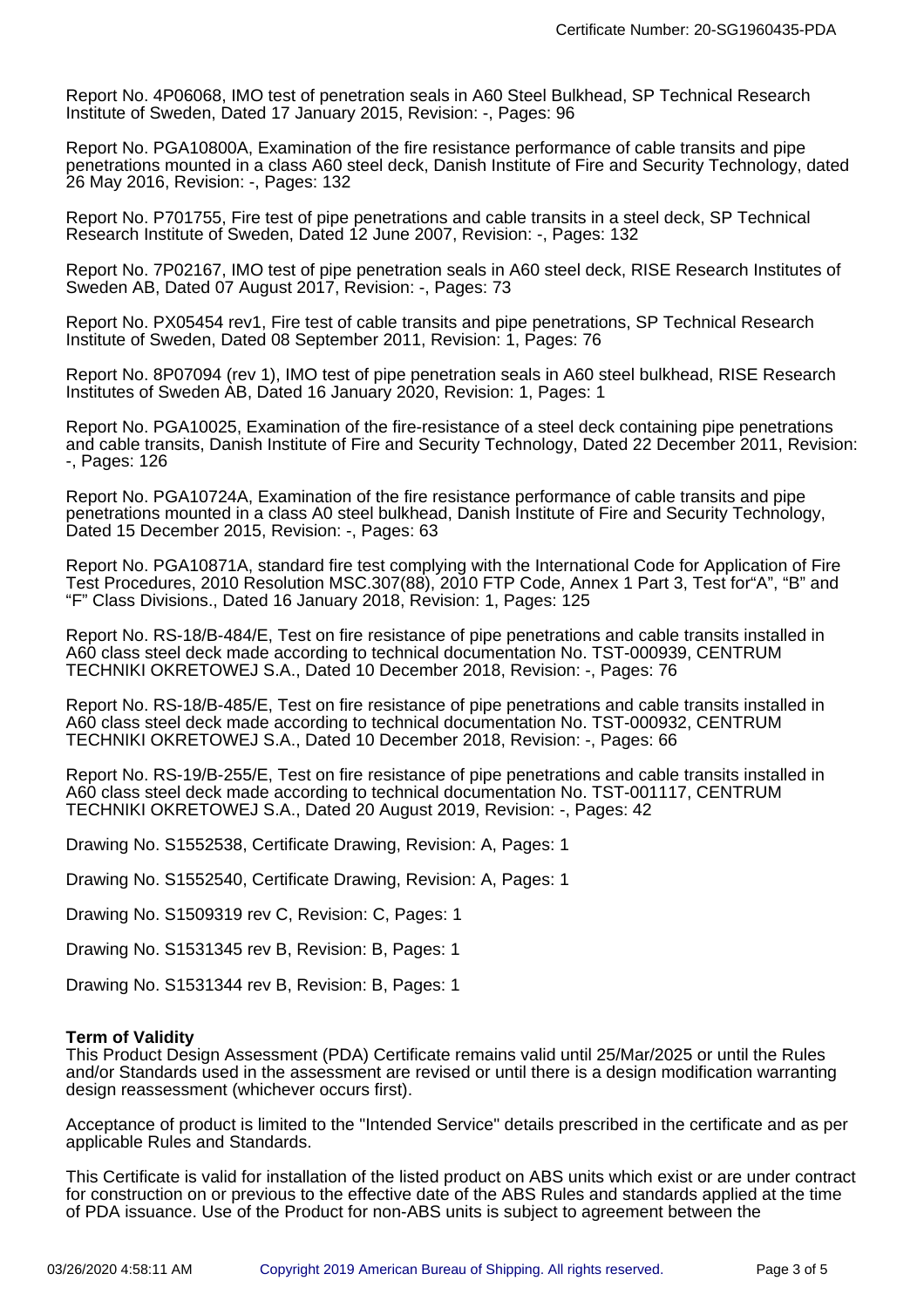manufacturer and intended client.

## **ABS Rules**

2020 Rules for Conditions of Classification, 1-1-4/7.7, 1-1-A3, 1-1-A4, which covers

the following:

ABS Rules for Building and Classing Marine Vessels 2020: 4-8-4/21.13, 4-8-4/29.15,

ABS Rules for Building and Classing High Speed Craft 2020: 4-6-3/5.13

ABS Rules for Building and Classing Steel Vessels for Service on Rivers and Intracoastal Waterways 2020: 4-5-3/5.13

2020 Rules for Conditions of Classification - Offshore Units and Structures 1-1-4/9.7, 1-1-A2, 1-1-A3, which cover

the following:

ABS Rules for Building and Classing Mobile Offshore Units 2020: 4-3-3/5.13

ABS Rules for Building and Classing Facilities on Offshore Installations 2020: 3-8/9.13, 4-8/9.13

#### **International Standards**

SOLAS Ch. II-2, Reg. 9.3.1 (2014 consolidated edition)

IMO Resolution A.754 (18) adopted on 4 November 1993 as amended by MSC.61(67) adopted on 5 December 1996

2010 FTP Code, Annex1, part 3 (IMO Resolution MSC.307 (88) adopted on 3 December 2010)

**EU-MED Standards** NA

**National Standards** NA

#### **Government Standards**

This PDA conforms to Transport of Canada requirements as per Transport Canada Policy Letter A8706-1 RDIMS #1961446

## **Other Standards**

NA



Corporate ABS Programs American Bureau of Shipping Print Date and Time: 26-Mar-2020 4:58

ABS has used due diligence in the preparation of this certificate, and it represents the information on the product in the ABS Records as of the date and time the certificate is printed.

If the Rules and/or standards used in the PDA evaluation are revised or if there is a design modification (whichever occurs first), a PDA revalidation may be necessary.